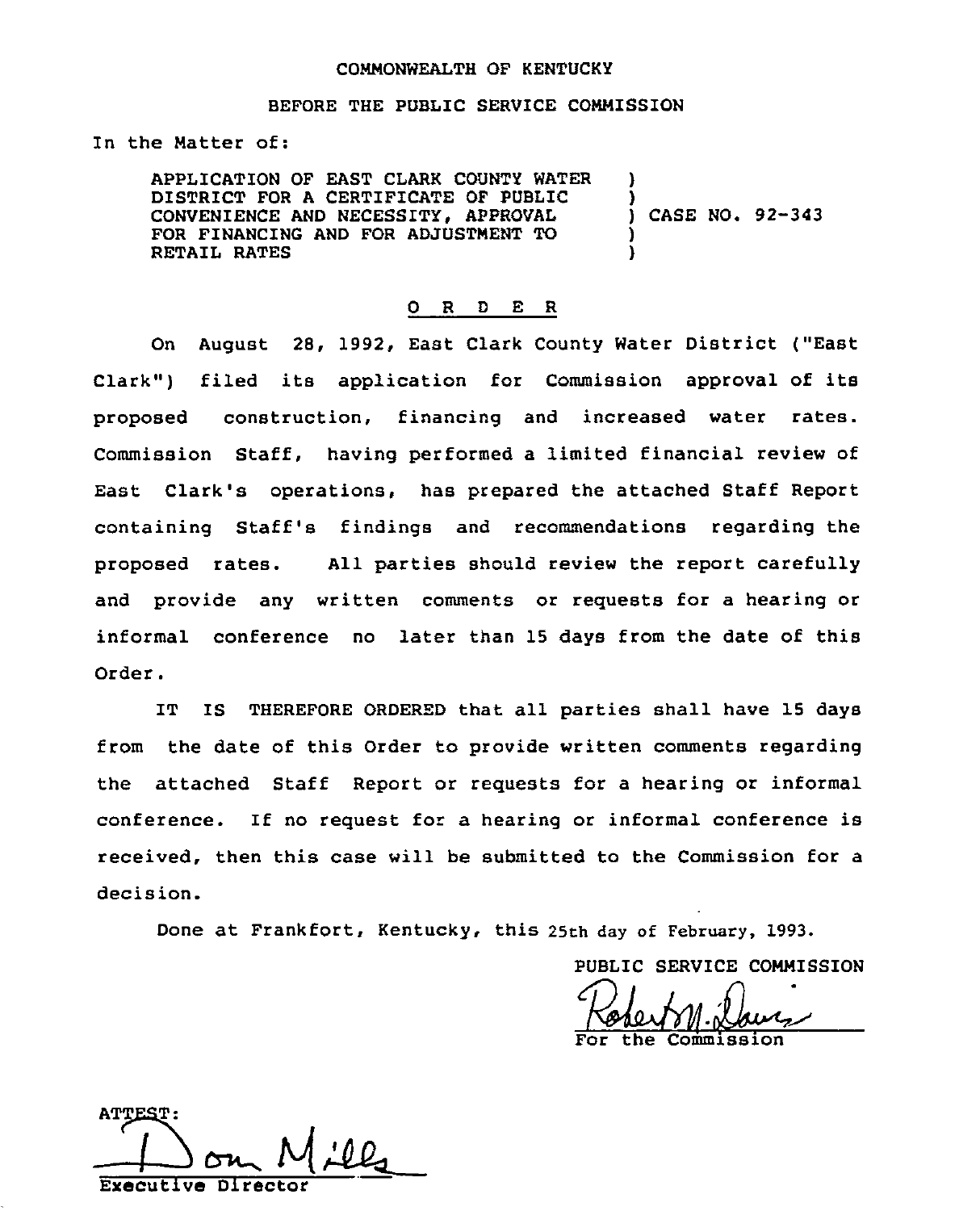### COMMONWEALTH OF KENTUCKY

### BEFORE THE PUBLIC SERVICE COMMISSION

### In the Matter of:

APPLICATION OF EAST CLARK COUNTY ) WATER DISTRICT FOR A CERTIFICATE ) OF PUBLIC CONVENIENCE AND AND NECESSITY, APPROVAL 'FOR FINANCING AND FOR ADJUSTMENT TO RETAIL RATES ) CASE NO.<br>1 92-343 ) 92-343 ) )

#### STAFF REPORT

Prepared By: Mark C. Frost Public Utility Financial Analyst, Chief Water and Sewer Revenue Requirements Branch Financial Analysis Division

Prepared By: Brent Kirtley Public Utility Rate Analyst Communications, Water and Sewer Rate Design Branch Rates and Research Division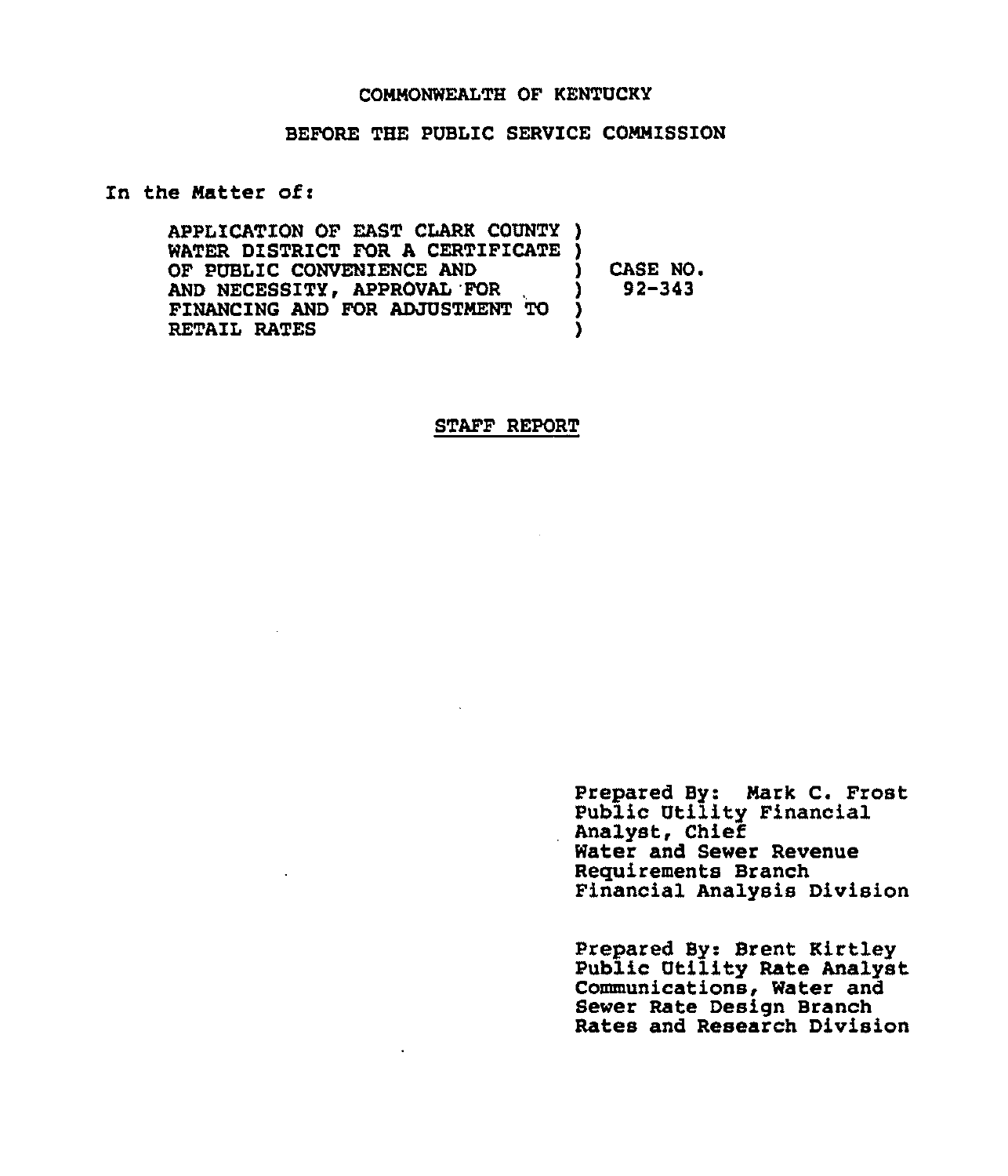# STAFF REPORT

#### ON

#### CLARK COUNTY WATER DISTRICT

## CASE NO. 92-343

# A. Preface

On August 14, 1992, the East Clark County Water District ("East Clark") submitted its application with the Commission seeking a Certificate of Public Convenience and Necessity ("Certificate") to construct a \$1,348,800 waterworks improvement project, for approval for its lease financing plan and its proposed rate increase. However, the application was not considered filed until August 28, 1992. East Clark's proposed rates would produce an increase in its annual revenues of \$102,868, an increase of 25 percent over test-period normalized revenues from rates of \$410,209.

By Interim Order dated September 16, 1992, the Commission granted East Clark's requested Certificate and approved its proposed lease financing plan. In order to evaluate the requested rate increase, the Commission Staff ("Staff") chose to perform a limited financial review of East Clark's operations for the testperiod, the calendar year ending December 31, 1991. Mark C. Frost of the Commission's Division of Financial Analysis performed the limited review on November 30, 1992 and December 2, and 9, 1992.

Mr. Frost is responsible for the preparation of this Staff Report except for Section B, Operating Revenues; Section D, Rate Design; and Appendix A, which were prepared by Brent Kirtley of the Commission's Rates and Research Division. Based on the findings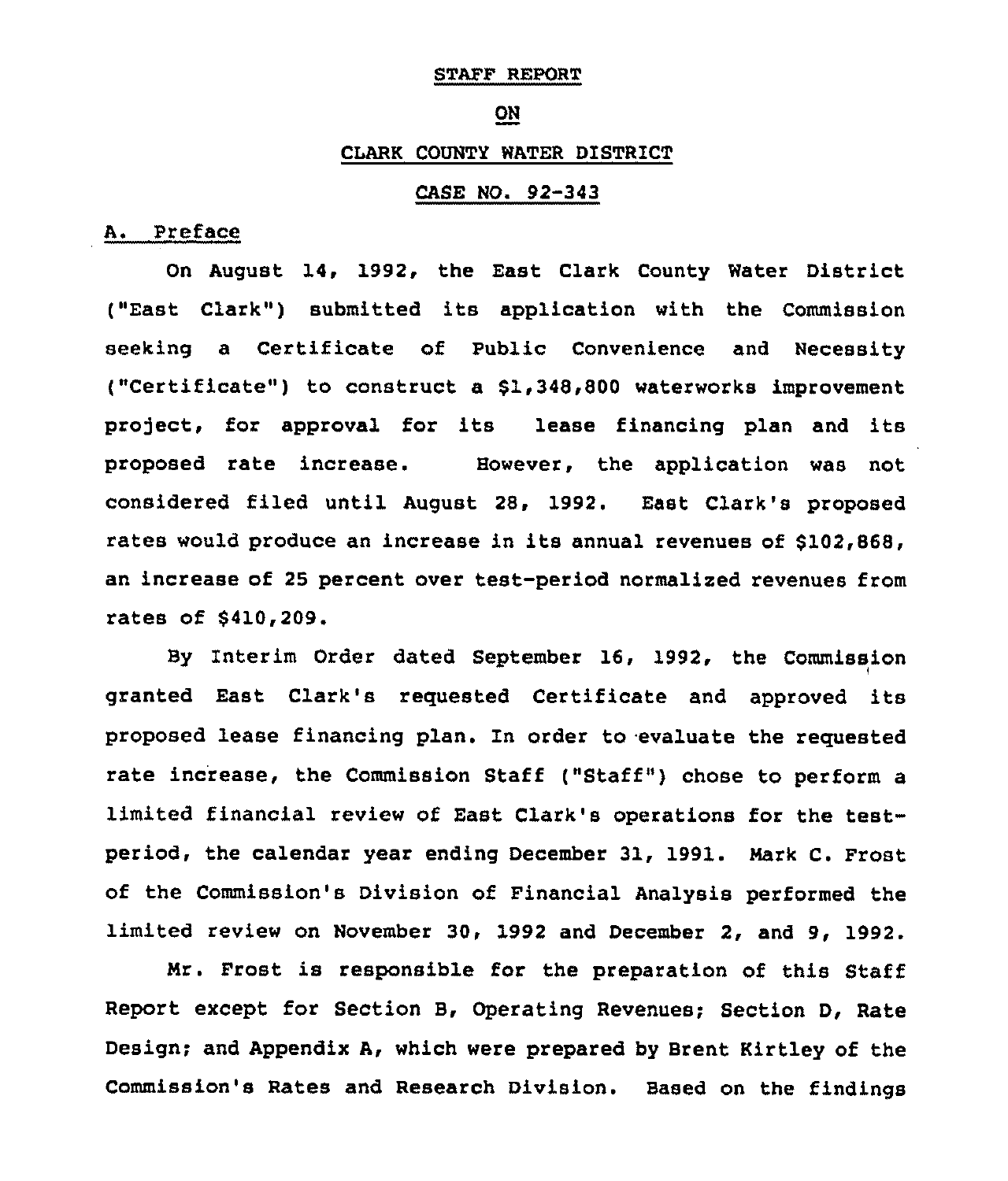## Staff Report Case No. 92-343 Page <sup>2</sup> of 17

contained in this report, Staff recommends that East Clark be allowed to increase its annual revenues from rates by \$154,457. Scope

The Scope of the review was limited to obtaining information as to whether the test-period operating revenues and expenses were representative of normal operations. Insignificant or immaterial discrepancies were not pursued and are not addressed herein.

## B. Analysis of Operating Revenues and Expenses

#### OPerating Revenue

East Clark reported test-year revenue of \$280,328 in its 1991 Annual Report. Staff's billing analysis supports this revenue amount to within a 1 percent degree of error, which is the accepted standard for rate-making purposes. The application indicates that expansion will provide for an additional 256 customers at an average of 5,000 gallons per month. This results in an additional \$96,768 in revenue from sales of water. Therefore, for the purposes of this report, normalized test-year revenue shall be considered to be \$377,096.

#### Operating Expenses

In its application, East Clark reported actual and pro forms test-period operating expenses of \$303,180 and \$295,114, respectively. The following are Staff's recommended adjustments to East Clark's actual test-period operations and discussions of East Clark's proposed pro forms adjustments: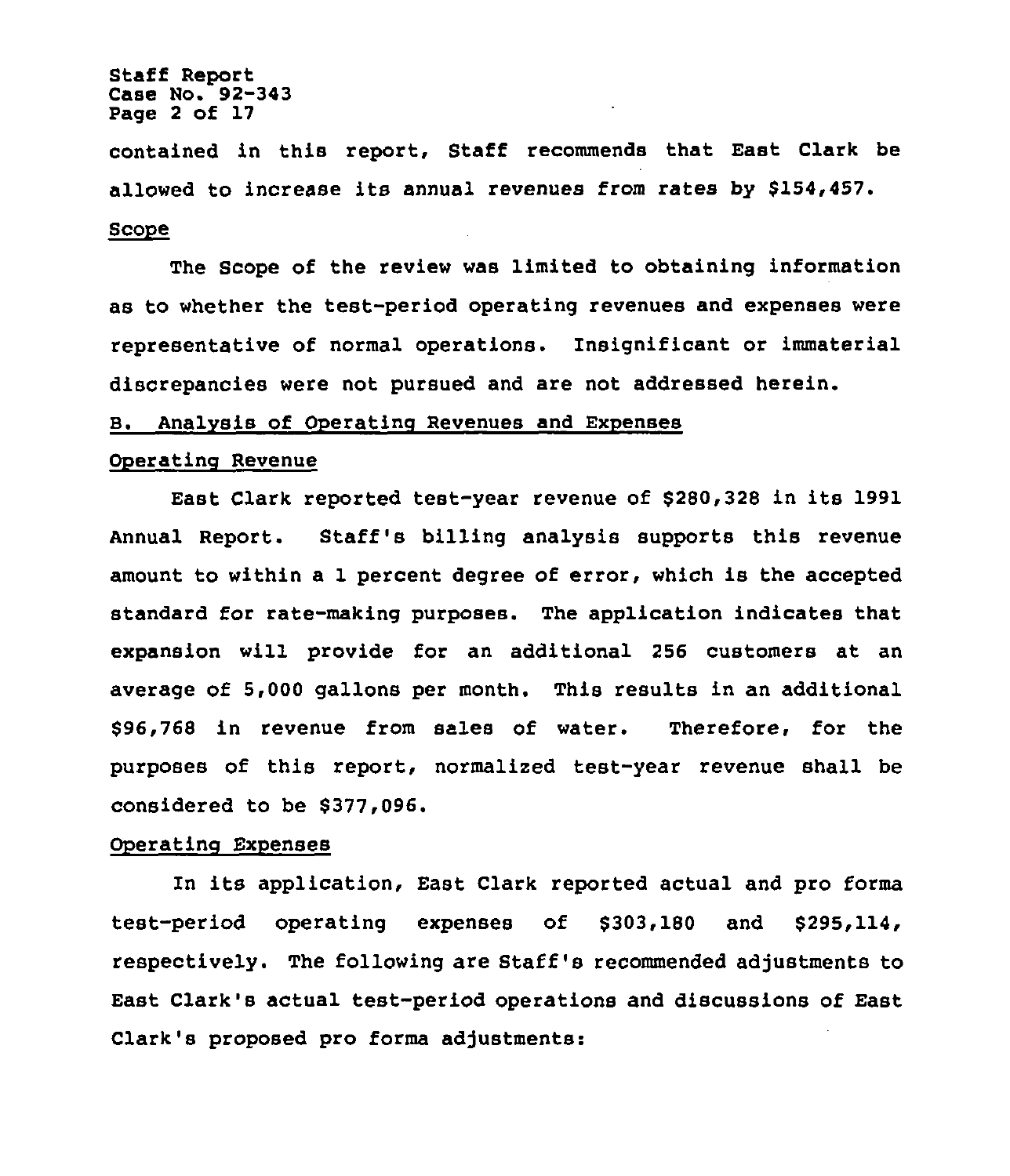Staff Report Case No. 92-343 Page 3 of 17

Salaries and Wages: East Clark proposed a pro forms level of salaries and wages expense of \$87,246, an increase of \$24,965 above its test-period level. This adjustment is based on hiring two new employees and granting all of East Clark's employees a <sup>5</sup> percent wage increase in 1992.

During the test-period East Clark employed a manager, bookkeeper, and maintenance supervisor. An additional maintenance employee was hired on Harch 2, 1992 and an office clerk was hired on May 5, 1992. In January 1993, East Clark dismissed its manager and bookkeeper. An interim manger has been hired and East Clark is in the process of finding <sup>a</sup> permanent replacement. Because its accountant will perform the bookkeeping duties, East Clark is unsure as to when or if its bookkeeping position will be filled.

An adjustment based on East Clark's current employee level would meet the rate-making criteria of known and measurable. Therefore, Staff recommends that wages and salaries expense be adjusted to reflect the two new employees and the elimination of the bookkeeping position.

upon review of the payroll records, Staff noted that in 1991 and 1992 East Clark granted its employees wage increases of <sup>9</sup> and 10 percent, respectively. East Clark informed Staff that the wage increases reflected a cost of living raise plus an additional 5 percent.

Given the current economic conditions, Staff is of the opinion that 9 and 10 percent wage increases are excessive. East Clark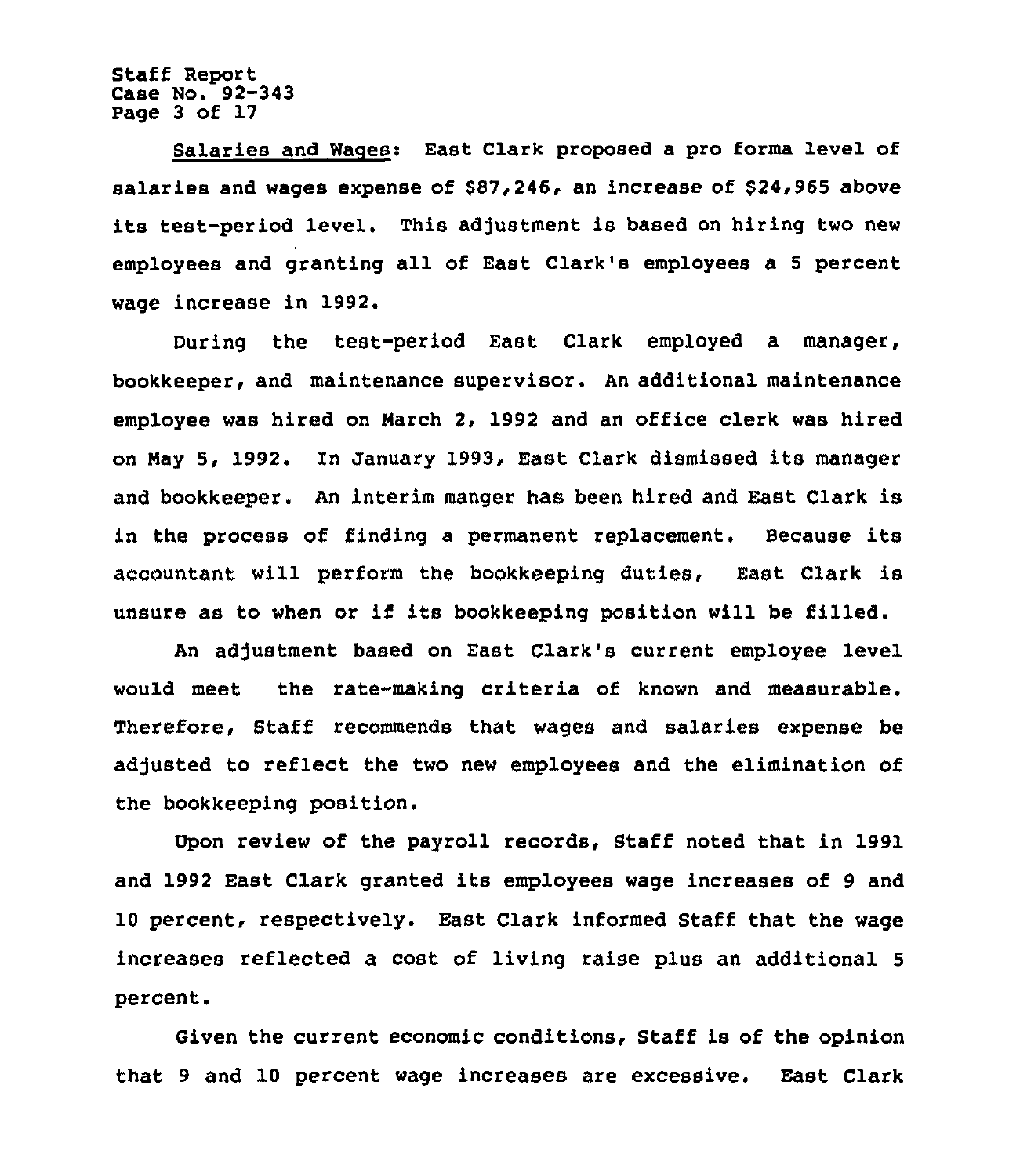Staff Report Case No. 92-343 Page 4 of 17

 $\mathbf{I}$ 

failed to show that its employee salaries are inadequate or to otherwise )ustify its proposed wage levels. However, Staff is of the opinion that a 5 percent increase would not be excessive.

Based on wages increases of 5 percent in 1991 and 1992 and the two new employees hired in 1992, Staff determined that East Clark's pro forma salaries and wages expense would be  $$74,088.^1$  Therefore, salaries and wage expense has been increased by \$11,807.

Employee Pensions and Benefits: East Clark proposed a pro forms level of employee pensions and benefits expense of \$20,234, an increase of \$7,246 above its test-period level. This adjustment reflects the cost of the benefits for the new maintenance employee and estimated cost increases for health .insurance and pensions premiums of 3 and 4 percent, respectively.

Vpon review of the general ledger, Staff noted that in 1992 East Clark's health insurance and pension premiums had increased to \$2,020 per month or \$24,240 annually. East Clark informed, Staff that the change in its staff will have no foreseeable affect on its health insurance and pension premiums.

An adjustment to reflect East Clark's increased premiums would meet the rate-making criteria of known and measurable and

|                            | 1991<br>Beginning | Pro Forma Salaries |               |
|----------------------------|-------------------|--------------------|---------------|
|                            | Salary            | 1991               | 1992          |
| Manager                    | 527,600           | $5 - 28,980$       | $5 - 30, 429$ |
| Office Clerk               | $-0-$             | $-0-$              | 10,584        |
| Maint. Supervisor          | \$20,400          | \$21,420           | 22,491        |
| Maint. Employee            | $-0-$             | $-0-$              | $+10,584$     |
| Pro Forma Salaries & Wages |                   |                    | S 74,088      |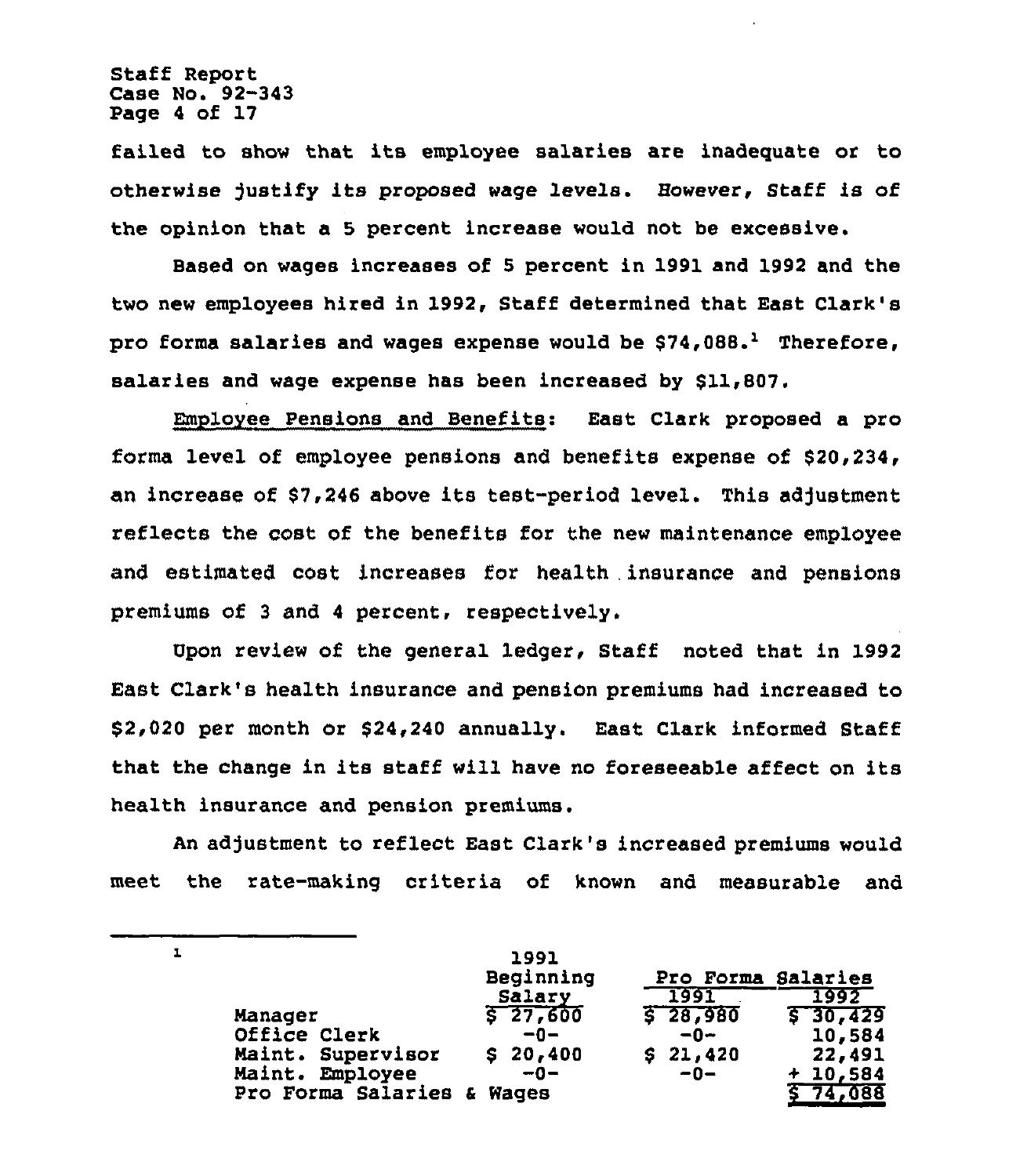Staff Report Case No. 92-343 Page 5 of 17

therefore, Staff recommends that the increased cost be reflected in test-period operations. Accordingly, employee pensions and benefits expense has been increased by \$11,252.

Purchased Water: East Clark proposed a pro forma level of purchased water expense of \$110,395, an increase of \$18,840 above its test-period level. The proposed construction project will provide service to 256 additional customers. However, East Clark's adjustment is based on 200 new customers, average test-period customer usage of 5,000 gallons per month, and the current wholesale rate charged by its supplier, the City of Winchester ("Winchester" ).

In its billing analysis, Staff projected that East Clark would sell an additional 15,360,000 gallons per year based on the projected 256 additional customers and average customer usage of 5,000 gallons. Using this and test-period line loss of 13.65 percent,<sup>2</sup> Staff determined that East Clark would purchase an additional 2,378,084 Cubic Feet<sup>3</sup> per year. To be consistent with the operating revenue adjustment recommended herein, Staff is of the opinion that purchased water expense should be increased to

 $2<sup>1</sup>$ Test-Period Purchased Water 9,977,800 Cu. Ft. Mater Sales 65,668,800 Gal + 7.48 =  $-8,779,251$  Cu. Ft. 1,198,549 Cu. Ft. Unaccounted for Water Water Sales <sup>+</sup> 8,779,251 Cu. Ft. Test-Period Line Loss 13.65%

5,000 Gal x 256 Cust. x 12-Months =15,360,000 Gallons  $\overline{\mathbf{3}}$ Line Loss Reciprocal + 86.35%  $\frac{17,888,072}{1,48}$  Gallons Purchased Water Inc. - Gal. Cu. Ft. Conversion Factor <mark>2,378,084</mark> Cu. Ft. Purchased Water Inc. - Cu. Ft.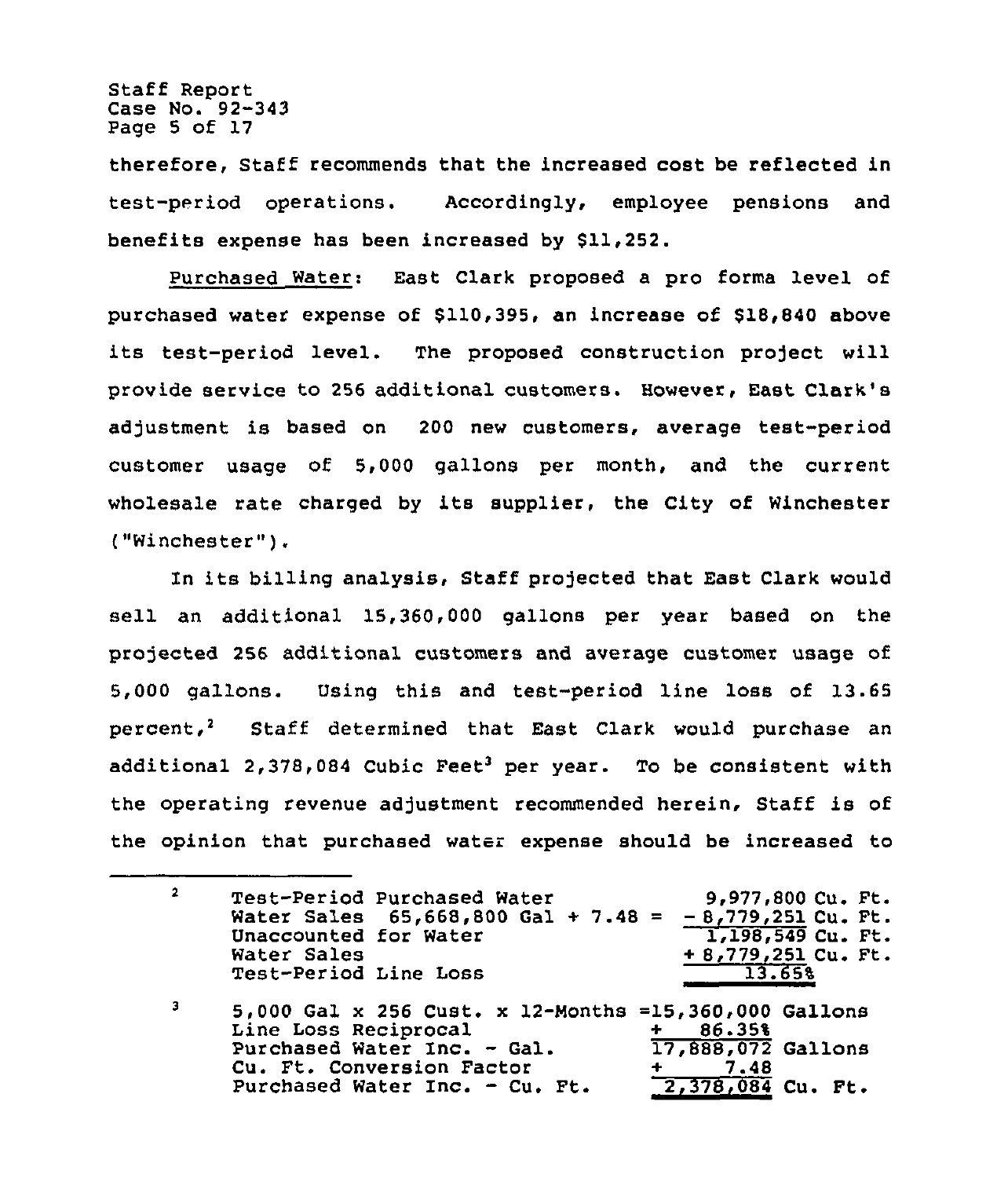the opinion that purchased water expense should be increased to reflect the increase in annual water purchases of 2,378,084 Cubic Feet.

Effective December 1, 1992, Winchester increased its wholesale water rate from 93¢ to 96¢ per 100 cubic feet. Since, an adjustment based on Winchester's increased water rate would meet the rate-making criteria of known and measurable, Staff recommends that purchased water expense be adjusted to reflect this increased cost.

Based on Winchester's wholesale water rate of 96¢ per 100 cubic feet, the increased purchases of 2,387,763 cubic feet, and actual test-period water purchases of 9,977,800 cubic feet, Staff has calculated a pro forma purchased water expense of \$118,616.<sup>4</sup> Accordingly, purchased water expense has been increased by \$27,061.

Electric: East Clark proposed <sup>a</sup> pro forms electric expense of \$7,000, an increase of \$1,145 above its test-period level. East Clark's construction project includes the installation of a tank and control valve station. This adjustment reflects the average electric cost East Clark incurred to operate its existing tank and control valve station during the test period.

In evaluating pro forma adjustments, Staff utilizes the ratemaking criteria of known and measurable. A pro forma adjustment

 $\blacktriangleleft$ Test-Period Purchased Water 9,977 800 CU Ft Increase due to New Customers + 2,387,763 Cu Ft Pro Forms Purchased Water 12,365 563 Cu Ft Times: Winchester's Rate x .00960 Purchased Water Exp. 8 118,709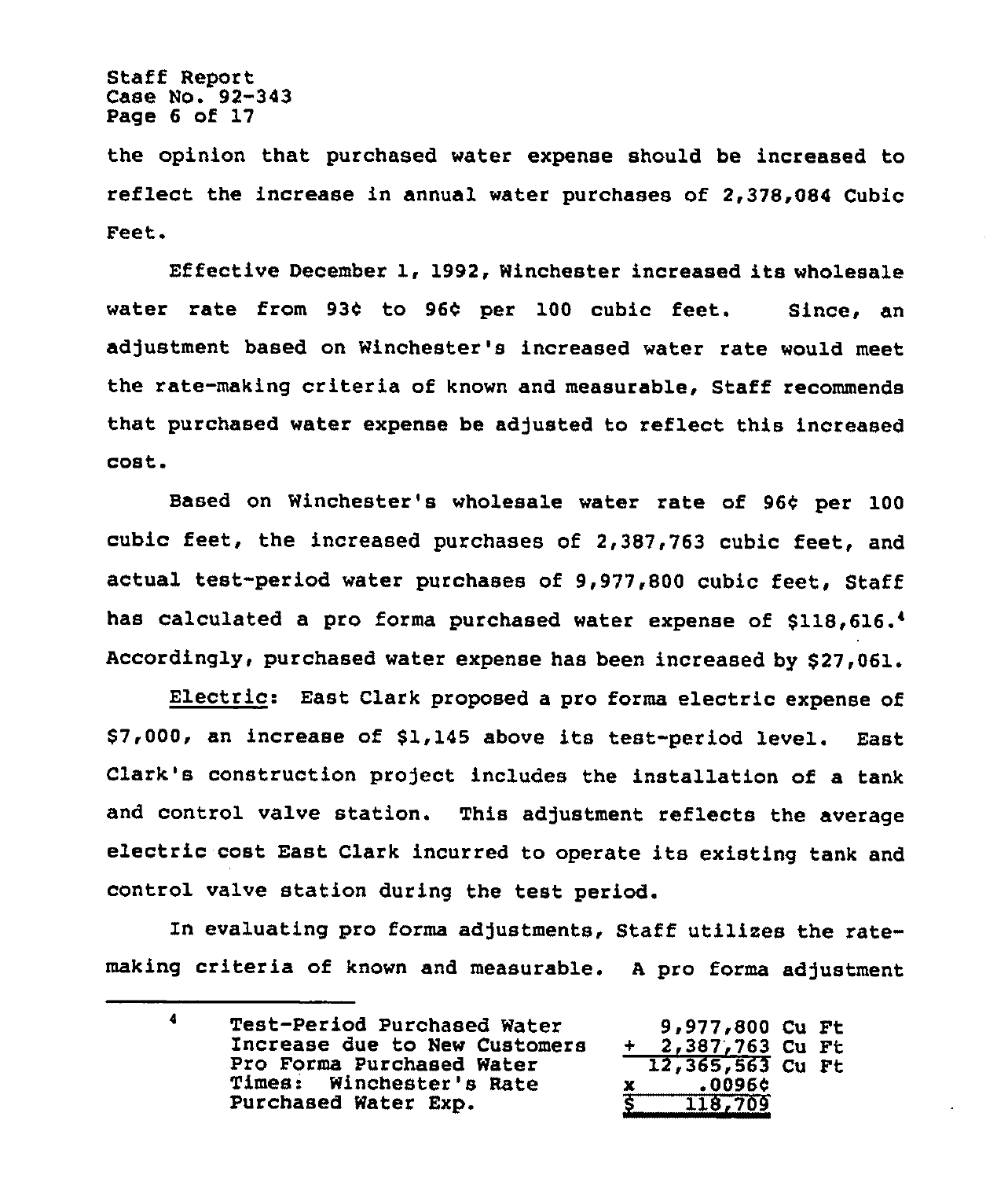Staff Report Case No. 92-343 Page 7 of 17

based either on increased usage or costs would normally constitute a known and measurable adjustment. An adjustment to electric expense based on either the manufacturer's or an engineering estimate of the kilowatt hours a piece of equipment will operate and the present kilowatt hourly rate would meet this criteria. Eowever, numerous factors (i.e., equipment age, and size) which affect electric usage make it virtually impossible to predict future usage based on historical averages. Furthermore, East Clark failed to show the relationship between its existing equipment and the equipment to be installed. Staff is of the opinion that this adjustment fails to meet the rate-making criteria of known and measurable and therefore, recommends that it be denied.

Upon review of the invoices, Staff determined that the actual electric expense was \$6,240, a difference of \$385 above the amount East Clark reported. Accordingly, electric expense has been increased by \$385.

Operatino Supplies and Maintenance: East Clark proposed a pro forms operating supplies and maintenance expense of \$9,723, a decrease of \$14,151 below its test-period level. This adjustment reflects the removal of inventory build-up that occurred in the test period.

East Clark was informed that all pro forms adjustments must be documented (e.g., invoice or contract) in order to meet the ratemaking criteria of known and measurable. East Clark was requested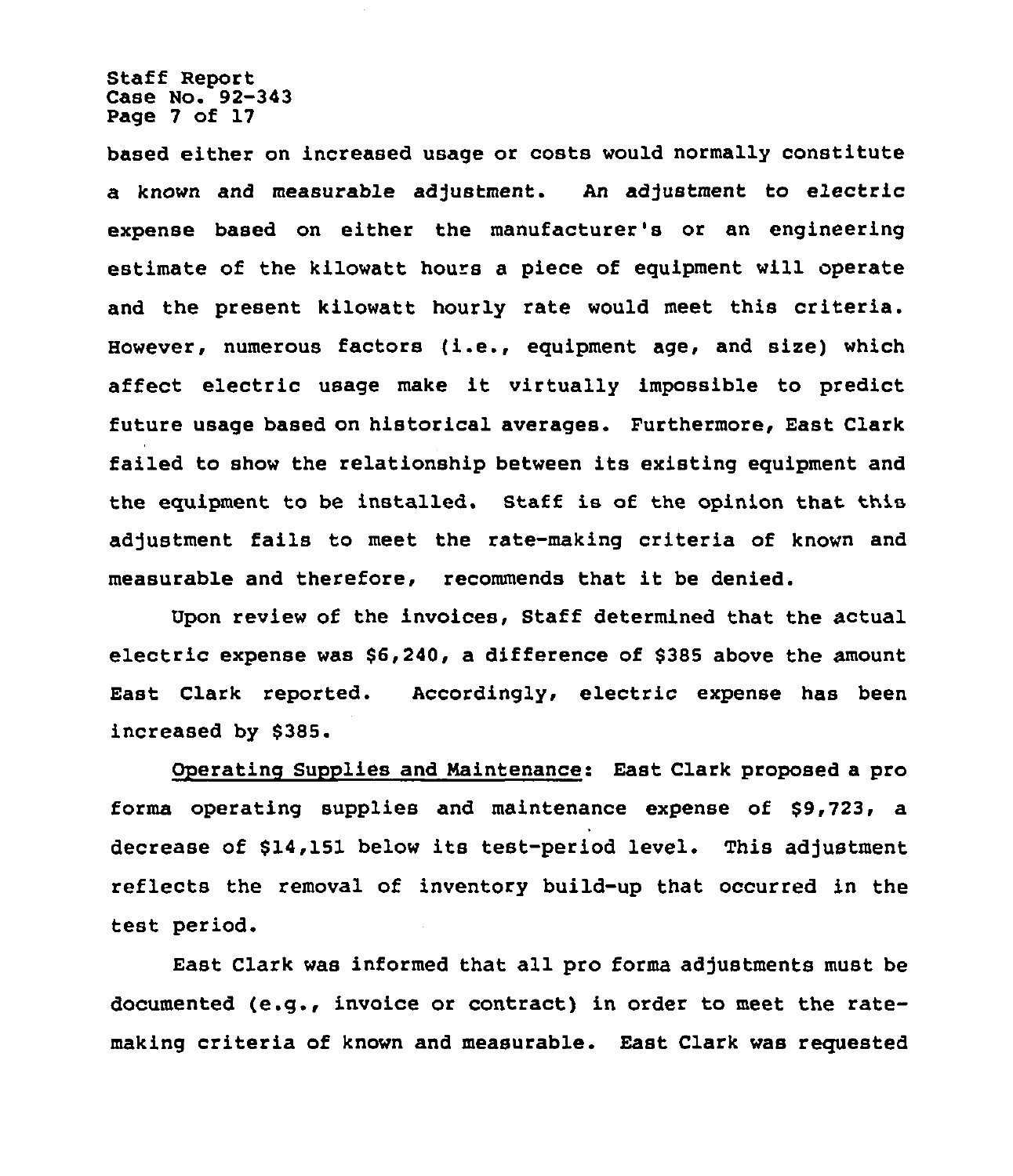Staff Report Case No. 92-343 Page 8 of 17

and failed to provide documentation to support its adjustment and therefore, Staff recommends that it be denied.

Based on a review of the accountant's work papers and East Clark's general ledger, Staff noted that test-period materials and supplies expense was overstated by  $$8,281.^5$  To rectify this overstatement, operating supplies and maintenance expense has been decreased by \$8,281.

Upon review of East Clark's invoices, Staff determined that the following expenditures are capital in nature:

|                                     | Bluegrass Fire & Equip. - Air Mask & Case | \$1,395 |
|-------------------------------------|-------------------------------------------|---------|
| <b>RAK Industries - Truck Signs</b> |                                           | \$1,539 |
| Ditch Witch - Purchased in 1990     |                                           | \$2,168 |

After consulting with the Commission's Engineering Division, it was determined that the ditch witch should be depreciated over 10 years and the air mask and truck signs should be depreciated over 5 years. Therefore, operating supplies and expenses has been decreased by an additional \$5,102 and depreciation expense increased by \$804.

Upon review of the general ledger, Staff noted that water testing fees of \$826 were misclassified as operating supplies and maintenance. Ordinarily, the incorrect classification of the testing fees would not affect the overall determination of East Clark's revenue requirement. However, these fees have been

| Operating Supplies & Maintenance<br>Year-End-Adjusting Entries | \$25,372<br>$-9.779$ |
|----------------------------------------------------------------|----------------------|
| Actual Operating Supplies & Maint.                             | $5\,15,593$          |
| Reported Operating Supplies & Maint.<br>Overstatement          | $-23,874$<br>8,281   |
|                                                                |                      |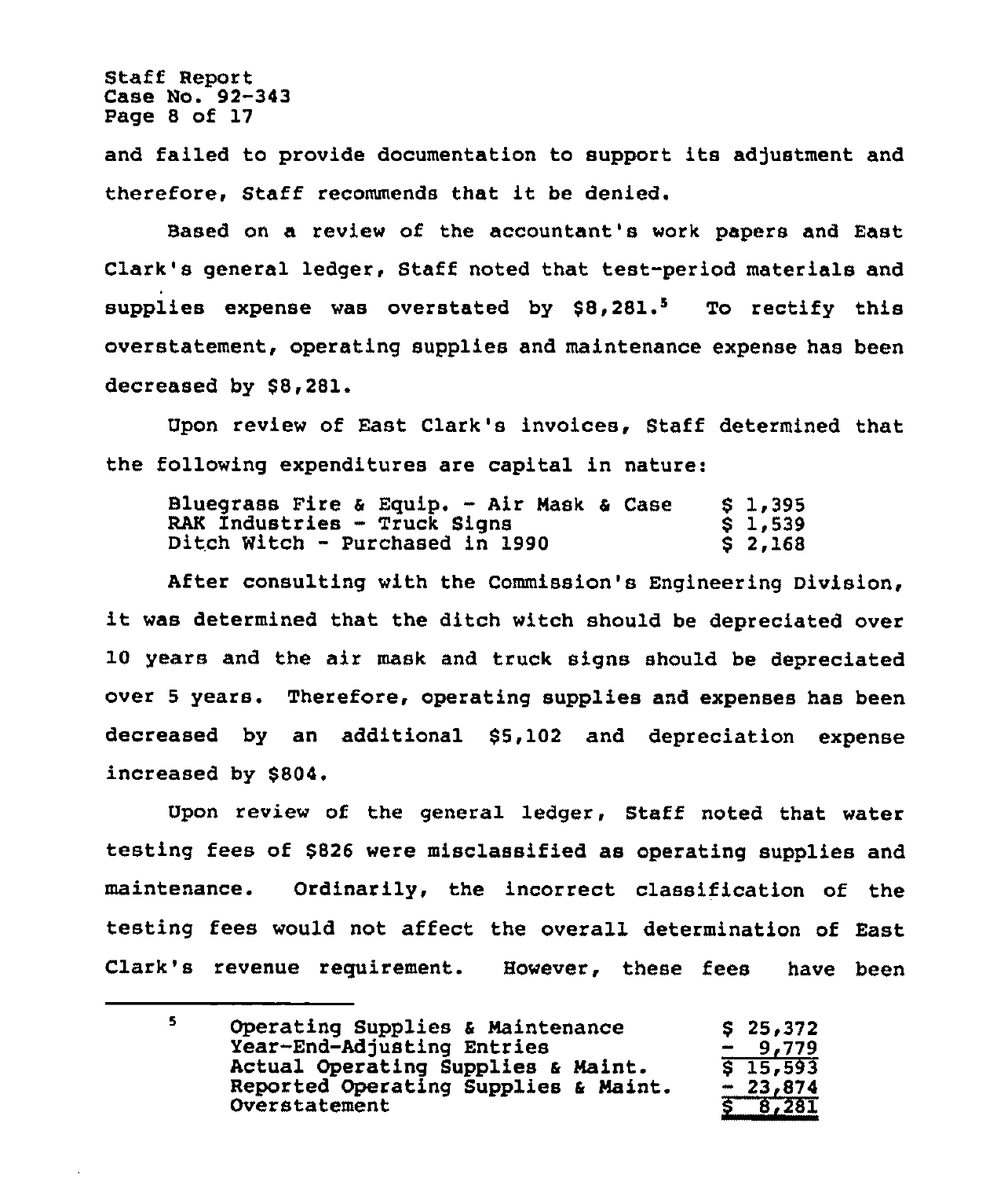Staff Report Case No. 92-343 Page 9 of 17

included in the calculation of pro forma testing expense. Accordingly, repairs and maintenance expense has been decreased by an additional \$826. The total of these three adjustments to operating supplies and maintenance results in an adjustment to decrease this account by \$14,209.

Office: East Clark proposed a pro forma level of office expense of  $$15,055$ , an increase of  $$1,964$  above its test-period level. This adjustment reflects East Clark's estimate of the additional postage, bill forms, and computer paper that it will purchase due to the additional customers.

As previously mentioned, East Clark was informed that all pro forma adjustments must be documented in order to meet the ratemaking criteria of known and measurable. East Clark provided Staff with calculations of its adjustment but did not provide the requested supporting documentation. Therefore, Staff recommends that this adjustment be denied.

Upon review of the general ledger, Staff noted that East Clark incurred postage expense of \$1,644 in the test period. Unlike electric expense, there is a direct relationship between postage expense and the number of customers served. Therefore, an adjustment to postage expense based on the increase in customers would meet the rate-making criteria of known and measurable.

Based on East Clark's billing analysis, test-period postage expense of \$1,644 and 256 additional customers, Staff determined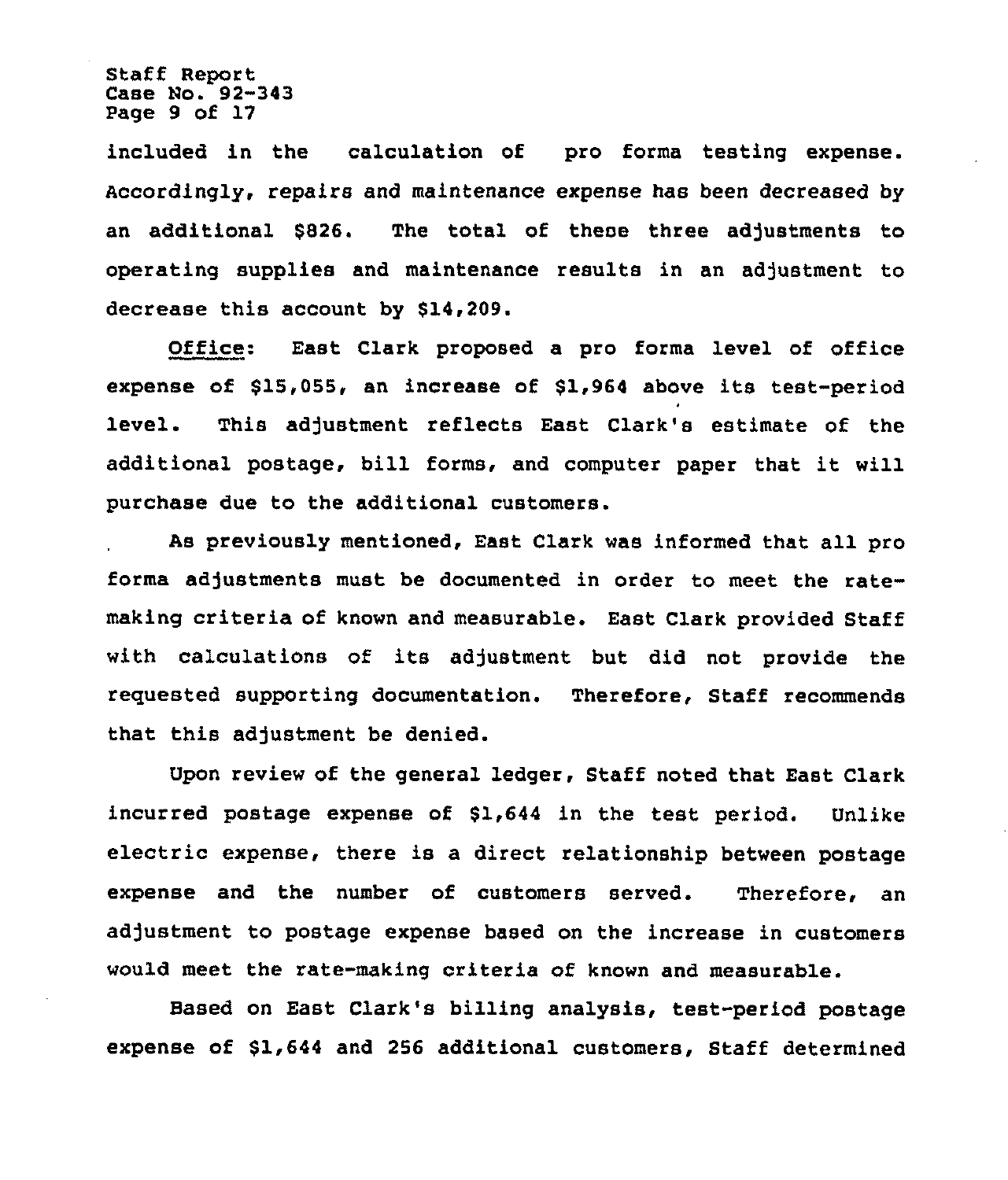Staff Report Case No. 92-343 Page 10 of 17

that test-period postage expense should be increased by \$641.<sup>6</sup> Therefore, office expense has been increased by that amount.

Upon further review of the general ledger and the accountant's workpapers, Staff determined that test-period office expense had been understated and should have been recorded at \$14,841. Accordingly, office expense has been increased by an additional \$1,750, resulting in a total adjustment to this account of \$2,391.

Rent: East Clark proposed to eliminate its office rent expense of \$508 from its test-period operations. East Clark has constructed a new office and therefore, this expense will not occur in the future. Staff recommends that East Clark's adjustment be accepted.

Insurance: East Clark proposed a pro forms level of insurance expense of \$10,168, an increase of \$1,326 above its test-period level. As previously mentioned, East Clark is in the process of constructing a storage tank and service mains. This adjustment is based on the additional premium that East Clark will incur due to its plant construction.

East Clark provided a price quotation from its insurance agency to document that its insurance premium will increase by \$1,326 due to its plant construction. Since an adjustment based on the increased premium would meet the rate-making criteria of

 $\epsilon$ 

| $$1,644 + 7,876$ Test-Period Bills = | $S = 0.2087$ |
|--------------------------------------|--------------|
| 256 Customers x 12-Months =          | $x \, 3,072$ |
| Pro Forma Postage Adjustment         | 641          |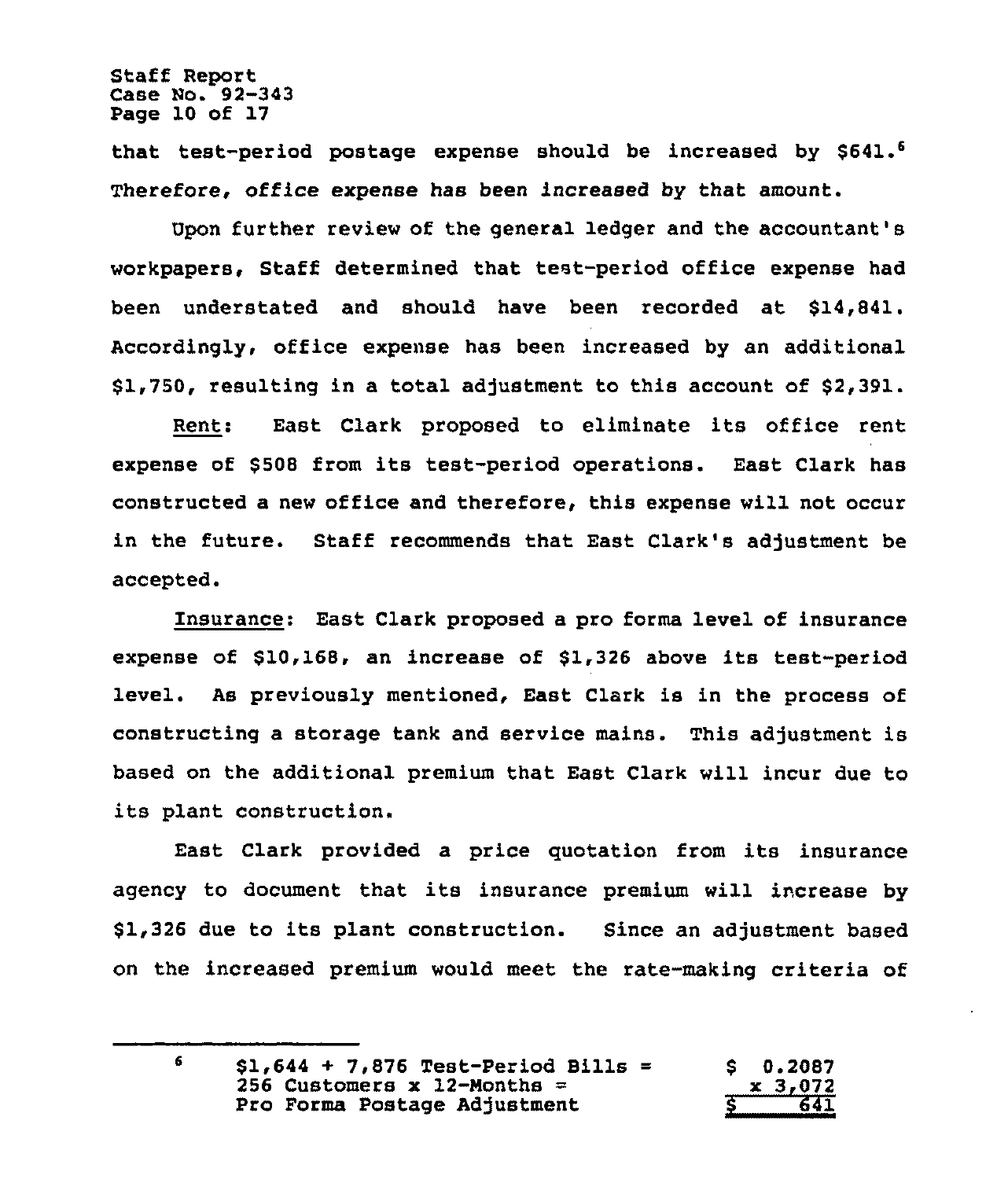Staff Report Case No. 92-343 Page 11 of 17

known and measurable, Staff recommends that East Clark's adjustment be accepted and that insurance expense be increased by \$1,326.

Upon review of the 1992 invoices, Staff noted that East Clark's insurance premiums are \$6,657, a difference of \$2,185 from the amount East Clark reported in the test period. Since the 1992 premiums represent East Clark's on-going insurance cost, Staff is of the opinion that they should be reflected in test-period operations. Accordingly, insurance expense has been decreased by \$ 2,185. The cumulative effect of the two adjustments to this account results in a decrease of \$859 in pro forms expenses.

Transportation: East Clark proposed a pro forms level of transportation expense of \$4,881, an increase of \$362 above its test-period level. East Clark is adding 23 miles and 256 customers to its existing system. This adjustment reflects East Clark's estimated increase in gasoline costs that will result from its plant additions.

As with office expense, East Clark provided the calculation but did not provide the reguested supporting documentation. Therefore, Staff recommends that this adjustment be denied.

Regulatory Commission: East Clark proposed to include a regulatory commission expense of \$192 to reflect its anticipated Public Service Commission Assessment.

Using the normalized revenue recommended herein of \$377,096 combined with the current Assessment rate of 1.43304 per \$1,000 of revenue, the Public Service Commission Assessment would be \$540.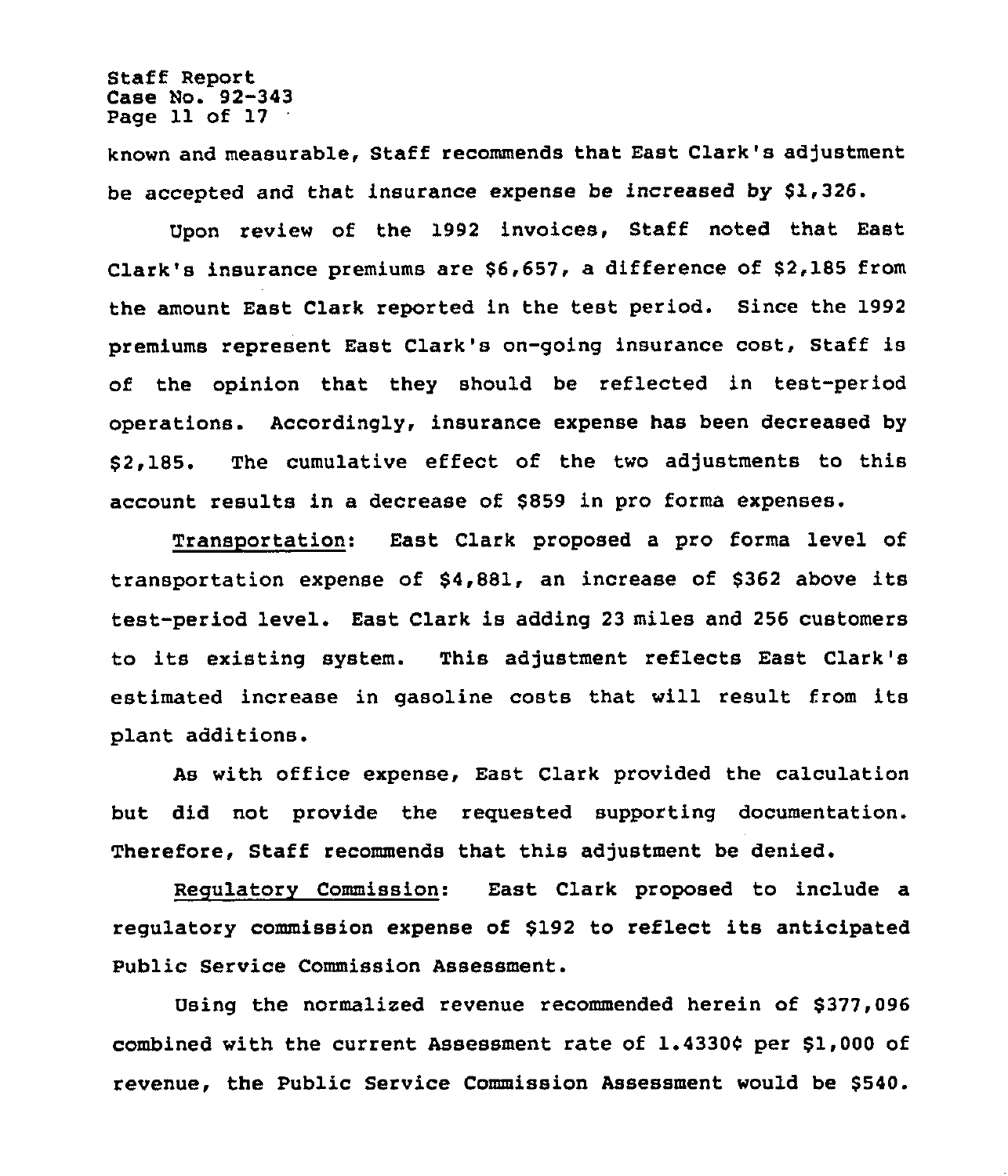Staff Report Case Ho. 92-343 Page 12 of 17

Accordingly, East Clark's test-period operations have been increased by this amount.

Chemical Analysis: East Clark proposed a pro forma level of chemical analysis of \$1,168, an increase of \$<sup>338</sup> above its testperiod level. This adjustment is based on additional chemicals that East Clark will purchase due to its increased water sales.

As with office and transportation expenses, East Clark provided the calculation but did not provide the requested supporting documentation. Further, East Clark failed to show that there is a direct relationship between the number of customers served and its chemical cost which was the basis for its calculation. Staff is of the opinion that this adjustment fails to meet the rate-making criteria of known and measurable and therefore, recommends that it be denied.

Testinq: East Clark pays Commonwealth Technology a quarterly fee of \$225 for trichaleomethanes testing and a monthly fee of \$ <sup>22</sup> for bacteria coliform testing. The annualization of these fees results in a normalized testing expense of  $$1,164$ , Accordingly, test-period operations have been increased by this amount.

Bad Debt: East Clark proposed a pro forma level of bad debt expense of \$1,329, a decrease of \$3,986 from its test-period level. This adjustment is based on a 3-year average of this expense account. East Clark has failed to show any correlation between its

 $\overline{7}$ \$225 x 4-Quarters = \$ 900<br>\$ 22 x 12-Months = + 264  $$ 22 \times 12$-Monthly = + 264 \nTesting **Expense**$   $$ 1,164$ Testing Expense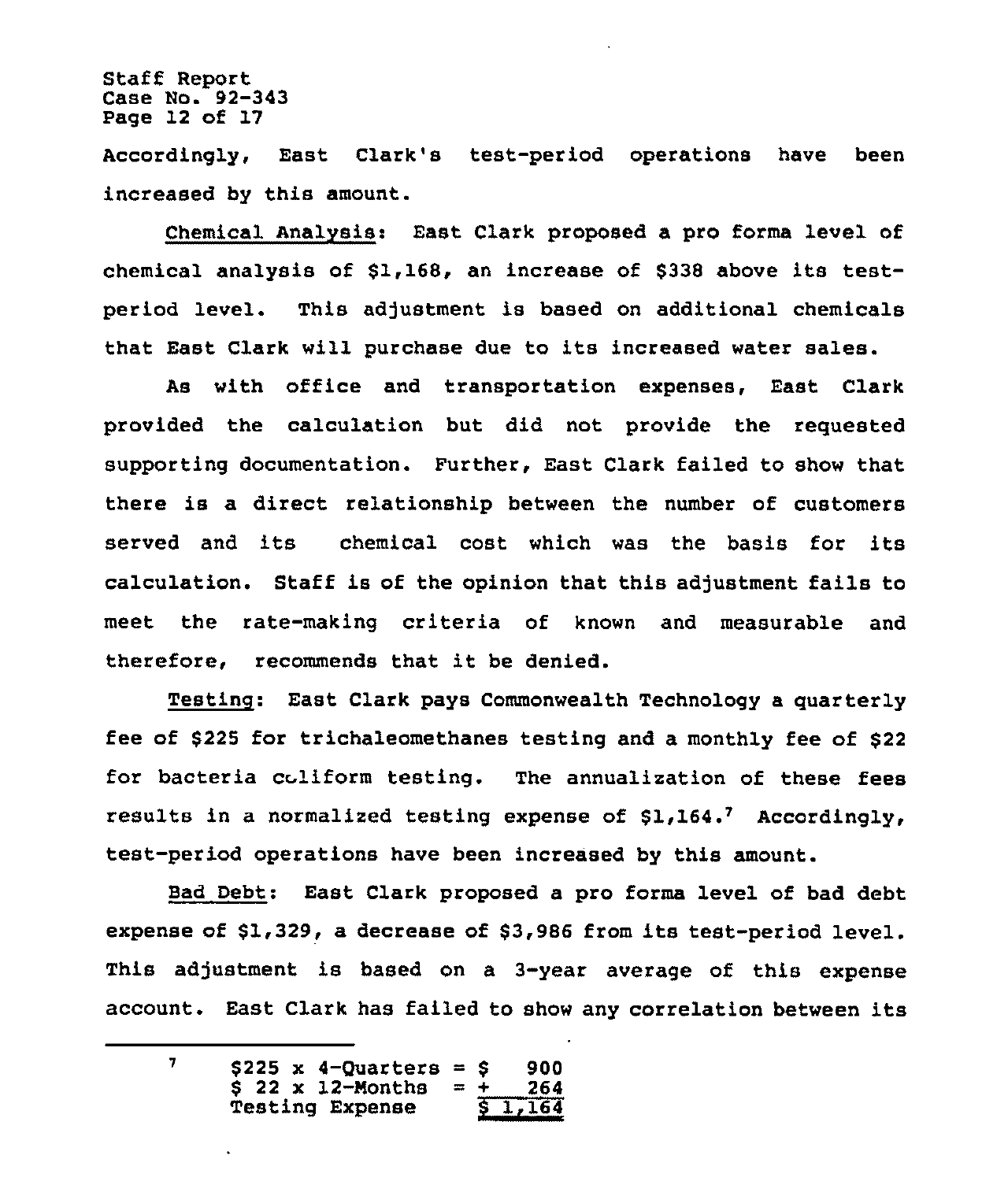Staff Report Case No. 92-343 Page 13 of 17

proposed 3-year average of bad debt expense and the direct writeoff method that was the basis of the test-period actual bad debt expense, Therefore, Staff recommends that East Clark's adjustment be denied.

Denreciation: East Clark proposed a pro forma level of depreciation expense of \$9,459, <sup>a</sup> decrease of \$47,727 from its test-period level. In its application, East Clark provided the following explanation for this adjustment: "To minimize expenses (and thereby rates), East Clark County Water District is seeking to recover in this rate case the principal on lines and storage facilities."

In order to insure East Clark's financial integrity, an appropriate amount of depreciation expense should be included in its pro forms operations. Staff is of the opinion that if depreciation expense is reduced to the level proposed, then East Clark's financial integrity would be placed in jeopardy. Further, at a meeting on January 28, 1993, two of East Clark's commissioners informed Staff that they wanted the appropriate level of depreciation expense included in pro forms operations. Therefore, Staff recommends that East Clark's adjustment be denied.

During the test period, East Clark purchased two vehicles and renovated its office. However, since the expenditures did not occur at the beginning of the year, East Clark failed to report a full year of depreciation expense. Staff has determined that depreciation expense should be increased by \$5,922 to reflect the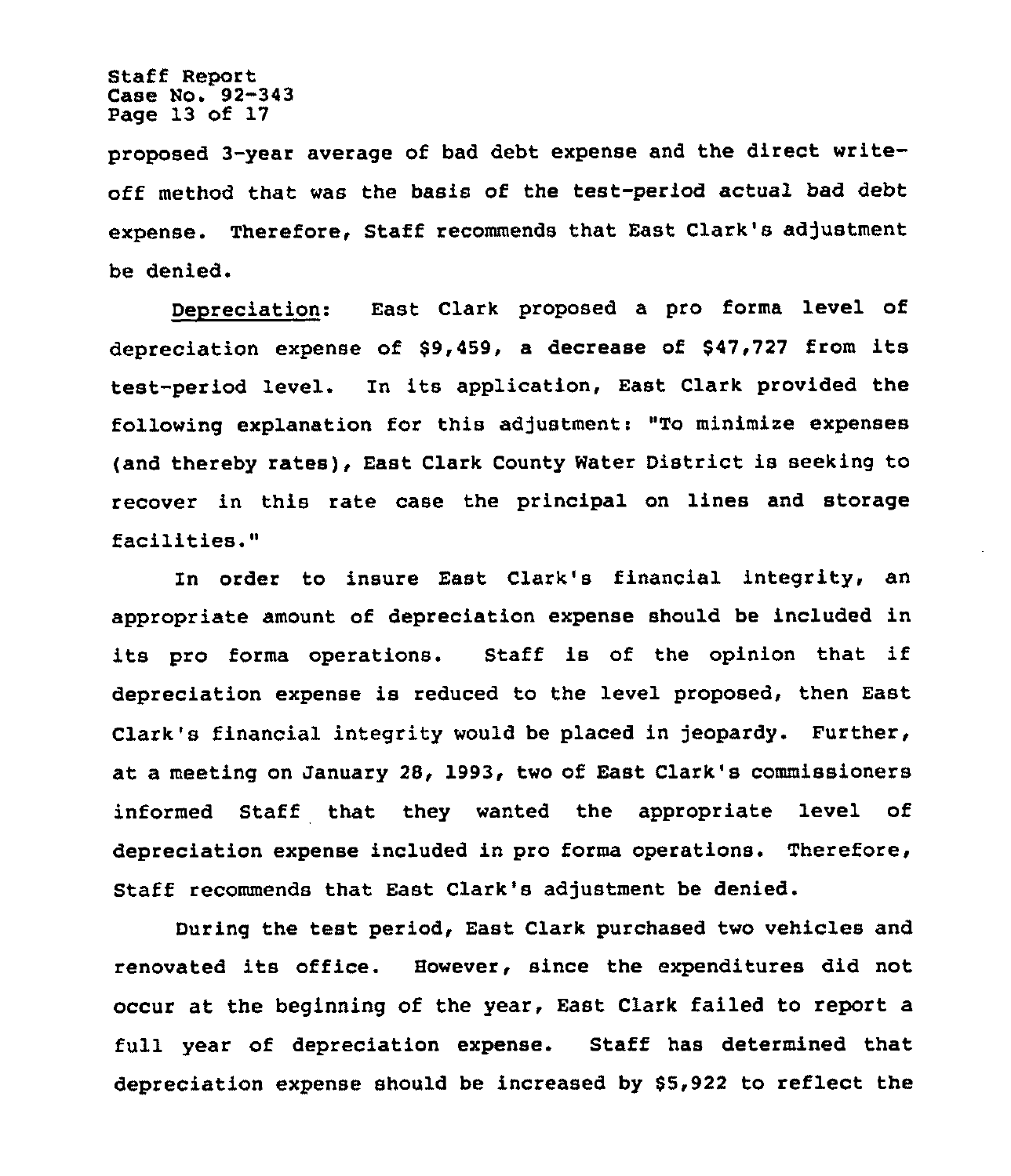Staff Report Case No. 92-343 Page 14 of 17

annualization of this expense and has increased depreciation expense by this amount.

In this current case, East Clark has been granted a Certificate to construct a storage tank and service mains at an estimated cost of \$237,433 and \$677,068, respectively. Based on review of East Clark's depreciation schedule, it was determined that the storage tank and service mains should be depreciated over 50 years, which would result in a deprecation expense of \$18,290.

Since the revenues and expenses recommended herein have been adjusted to reflect the additional customers that are related to East Clark's construction project, Staff is of the opinion that depreciation expense should likewise be adjusted. Therefore, depreciation expense has been increased by an additional \$18,290.

The adjustments to depreciation expense recommended in this section combined with the \$806 adjustment from the section entitled "Operating Supplies and Maintenance" would result in an increase of \$25,016 in pro forma expenses.

¥

FICA: East Clark reported test-period FICA expense of \$6,656. Based on the pro forms salaries and wages expense determined reasonable herein, East Clark's pro forms FICA expense would be \$5,668 a difference of \$988 from the amount East Clark reported. Accordingly, FICA expense has been decreased by \$988.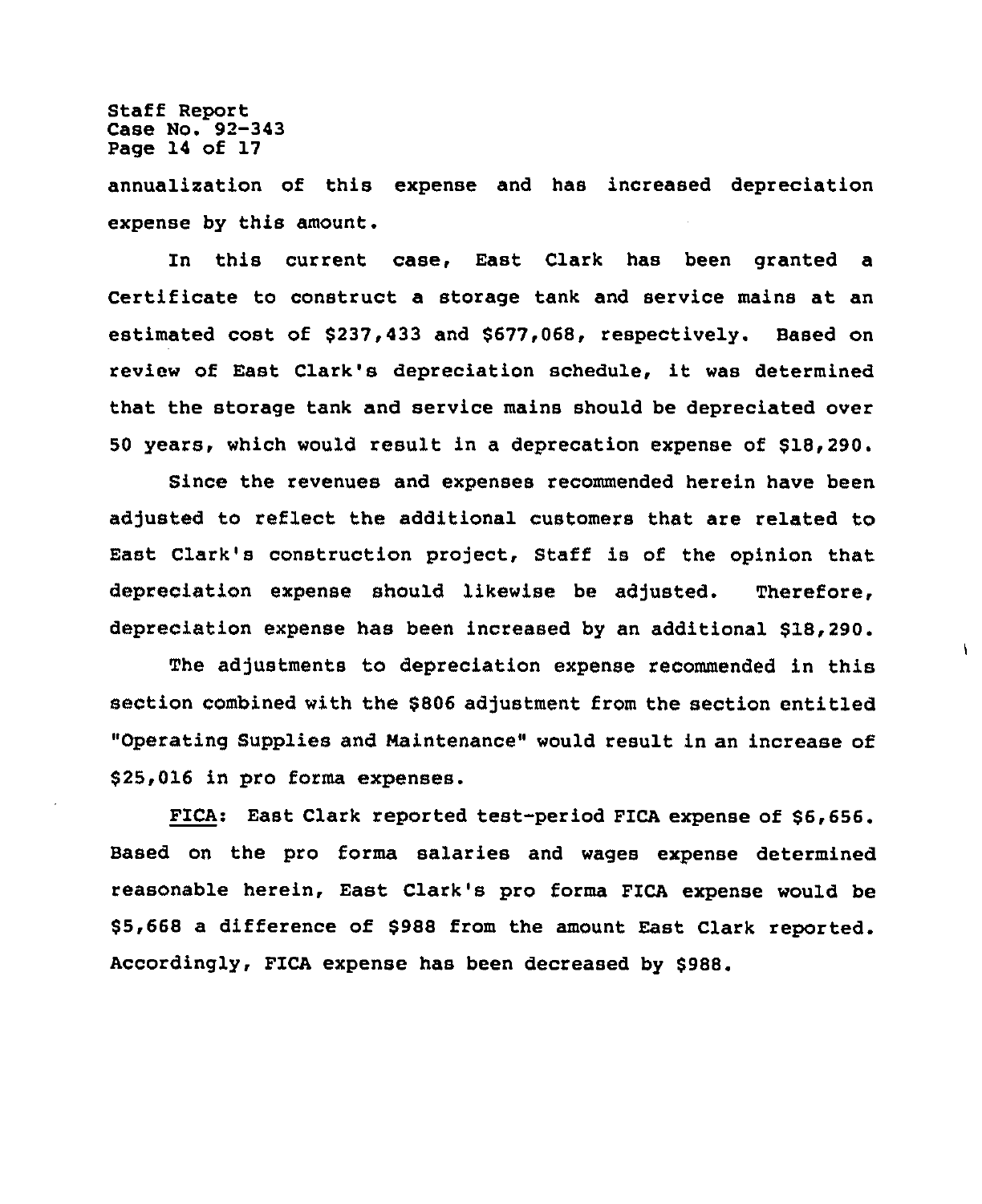Staff Report Case No. 92-343 Page 15 of 17

## Operations Summary

Based on the recommendations of Staff contained in this report, East Clark's operating statement would appear as set forth in Appendix <sup>B</sup> to this report.

## C. Revenue Requirements Determination

The approach frequently used by this Commission to determine revenue requirements for "non-profit" water utilities is debt service coverage ("DSC"). Staff recommends the use of this approach in determining East Clark's revenue requirement.

Based on the outstanding Farmers Home Administration bonds, Staff has determined that East Clark's annual debt service is \$35,436.<sup>8</sup> East Clark has an outstanding lease with the Kentucky Associat'on of Counties Leasing Trust Program {"KACo") and in this proceeding its construction project will be partially funded by a similar KACo lease. Based on the existing and proposed KACo leases, East Clark's 3-year average lease payment is \$137,241.<sup>9</sup>

| 8 | Years<br>1993<br>1994<br>1995 | 1978<br>Issuance<br>19,500<br>19,200<br>Ş<br>18,900<br>s | 1987<br><b>Issuance</b><br>16,104<br>16,036<br>Ş<br>s.<br>16,567  | <b>Total FmHA</b><br>Debt Payments<br>$\overline{\mathsf{s}}$<br>35,604<br>35,236<br>35,467<br>ड<br>106,307<br>3 Years<br>∔<br>ξ<br>35,436 |
|---|-------------------------------|----------------------------------------------------------|-------------------------------------------------------------------|--------------------------------------------------------------------------------------------------------------------------------------------|
| 9 | 1993<br>1994<br>1995          | 1990<br>Lease<br>44,566<br>44,463<br>Ş<br>44,354<br>\$   | Proposed<br>Lease<br>93,326<br>\$<br>\$<br>92,797<br>\$<br>92,217 | Total<br>\$137,892<br>137,260<br>136,571<br>۰<br>411,723<br>s<br>$3 - Years$<br>137,241                                                    |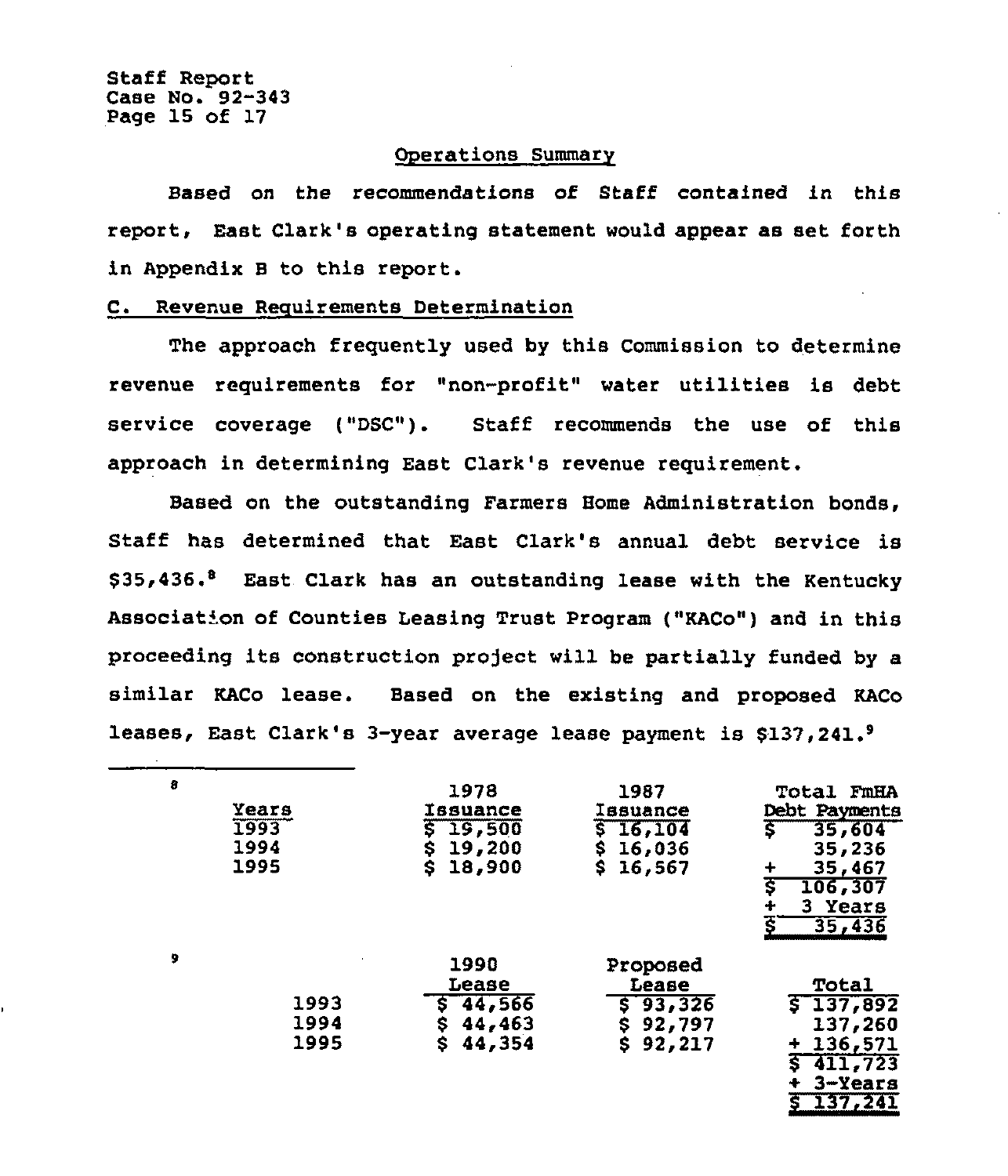Staff Report Case No. 92-343 Page 16 of 17

East Clark's adjusted operations reflect  $$(111,934)^{10}$  in income available for debt service which results in a DSC of  $(3.16)x^{11}$ . The increase in rates requested by East Clark would result in income available for debt service of  $$(9,066)^{12}$$  and a DSC of  $(0.26)x.^{13}$ 

Staff is of the opinion that a 1.2x DSC and a dollar-fordollar coverage on the KACo lease payments, will provide sufficient revenues to allow East Clark to meet its operating expenses, pay its lease obligations, and service its debt. <sup>A</sup> DSC of 1.2x will result in a revenue requirement of \$545,96614 and therefore, Staff recommends that East Clark be granted an increase in annual revenues from rates of \$154,457.<sup>15</sup>

| 10 | Net Operating Income<br>Add: Interest Income<br>Subtotal<br>Less: Lease Payment<br>Income Available for DSC                                 | $\frac{\sqrt{2}}{\sqrt{2}}$<br>10,864<br>14,443<br>25, 307<br>137,241<br>s.<br>(111, 934) |
|----|---------------------------------------------------------------------------------------------------------------------------------------------|-------------------------------------------------------------------------------------------|
| 11 | $\{(111, 934) + $35, 436 = (3.16)x.\}$                                                                                                      |                                                                                           |
| 12 | Income Available for DSC<br>Requested Increase in Rates                                                                                     | \$(111, 934)<br>102,868<br>(9,066)                                                        |
| 13 | $\$(9,066) + $35,436 = (0.26)x.$                                                                                                            |                                                                                           |
| 14 | Debt Service<br>Recommended Coverage $0.2 \times$ \$35,436 =<br>Capital Lease Payment<br>Adjusted Operating Expenses<br>Revenue Requirement | \$35,436<br>7,087<br>137,241<br>$+366,232$<br>5.545,996                                   |
| 15 | Revenue Requirement<br>Normalized Operating Revenue<br>Other Income<br>Recommended Increase                                                 | \$545,996<br>377,096<br>14,443<br>\$154,457                                               |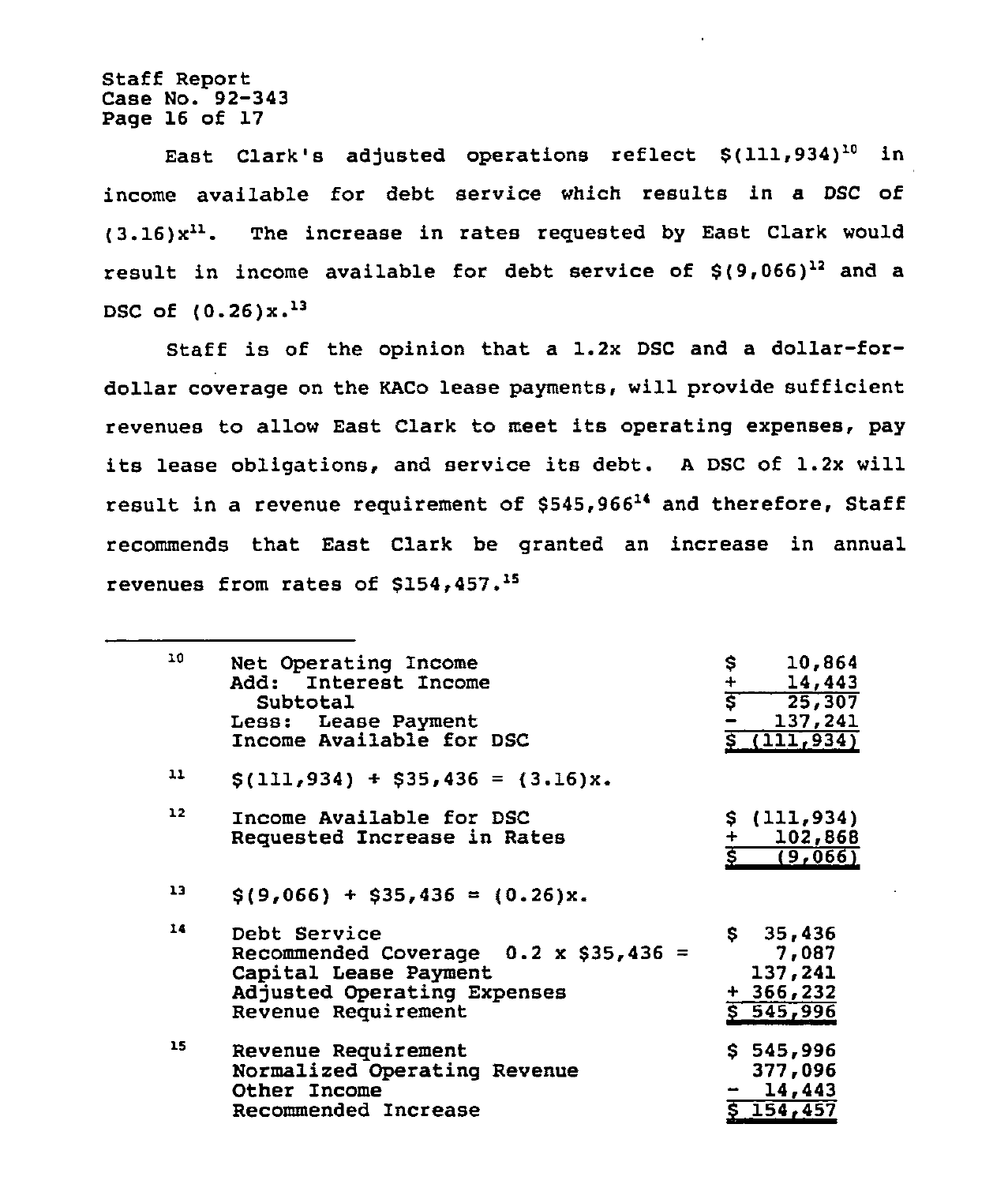Staff Report Case No. 92-343 Page 17 of 17

#### D. Rate Design

The application filed by East Clark included a schedule of present and proposed rates and did not include a proposal to change their rate structure. Staff is in agreement that the current rate structure is reasonable and should not be altered. Any increase granted in the case has been added to the existing rate structure. The rates established in Appendix <sup>A</sup> will generate the revenue requirement of \$531,553, therefore, Staff recommends the rates in Appendix A, attached hereto and incorporated herein, be approved for services rendered.

E. Signatures

Prepared By: Mark C.Frost Public Utility Financial Analyst, Chief Water and Sewer Revenue Requirements Branch Financial Analysis Division

Prepared By: Brent Kirtley Public Utility Rate Adalyst<br>Communications, Water and Sewer Rate Design Branch Rates and Research Division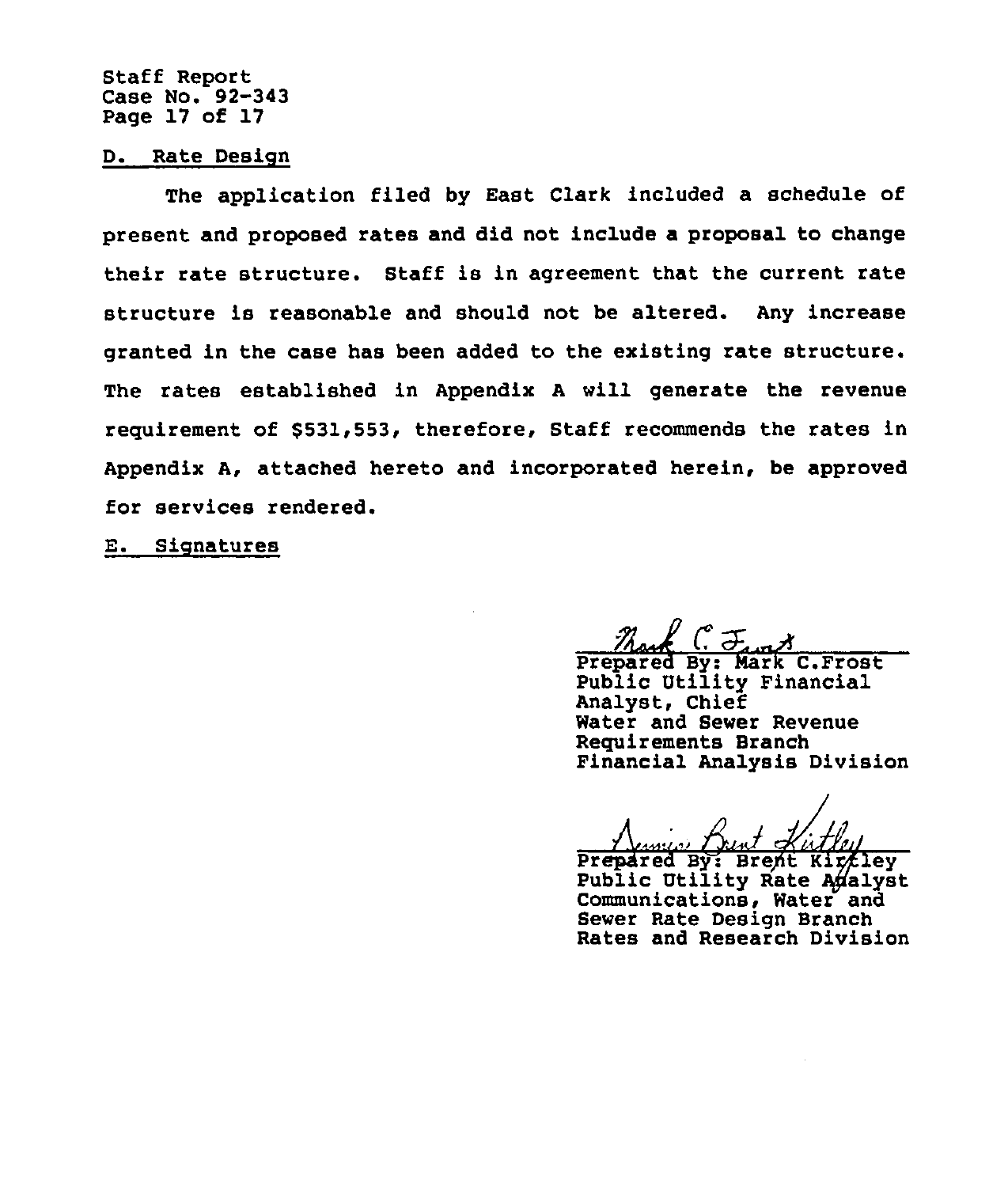## APPENDIX A TO STAFF REPORT CASE NO. 92-343

The Staff recommends the following rate be prescribed for customer of East Clark County Water District.

# Usage Blocks

# Monthly Rates

|  | First 2,000 gallons | \$19.80 Minimum Bill |  |                            |
|--|---------------------|----------------------|--|----------------------------|
|  | Next 2,000 gallons  |                      |  | $9.55$ per $1,000$ gallons |
|  | Next 3,000 gallons  |                      |  | $7.35$ per $1,000$ gallons |
|  | Next 3,000 gallons  |                      |  | $5.90$ per $1,000$ gallons |
|  | Over 10,000 gallons |                      |  | 4.45 per $1,000$ gallons   |